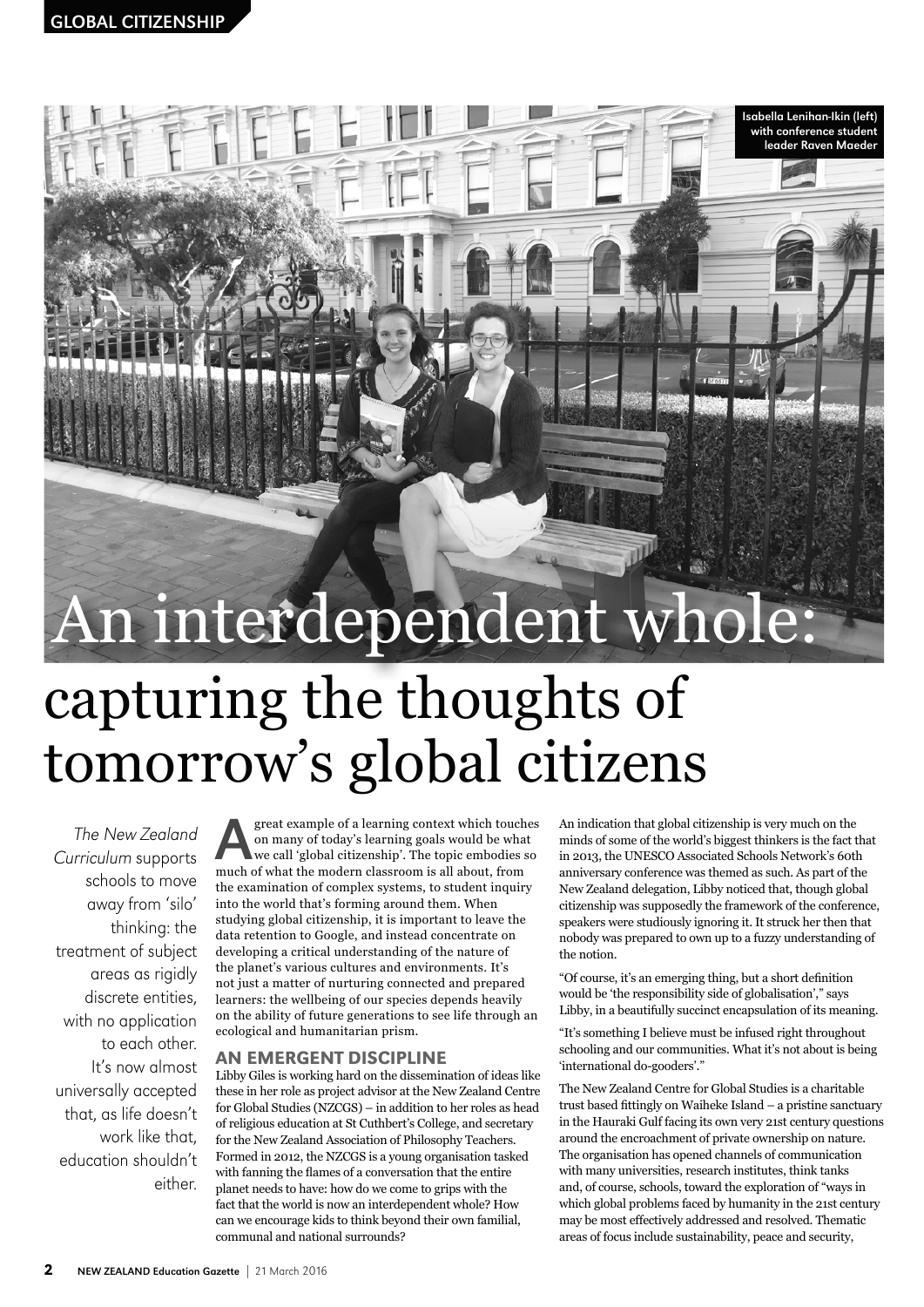## CCThe energy and passion of the fellow participants<br>stuck with me and made me realise how exciting<br>is to be part of the first 'global generation'." stuck with me and made me realise how exciting it is to be part of the first 'global generation'."

human rights and international law and organisations. Governance issues include UN-Bretton Woods reform and strengthening in the context of global constitutionalism, political legitimacy, and civil society-government-business interaction."

#### **REACHING OUT**

One of the centre's first pieces of outreach work was undertaken in August 2013, in partnership with Auckland Girls' Grammar School. A student conference was organised on the theme, 'What does it mean to be a global citizen in the 21st century'. The conference explored some of the biggest issues affecting the future of humanity, matters that today's school-age students will be facing head-on. It's intended that the event become an annual fixture so that students are able to draw on and expand the work done by groups before them.

Around 30 students from around the country successfully applied to get involved with the inaugural conference. The programme began with talks led by board members of the NZCGS to get juices flowing, which were followed by afternoon discussion group workshops.

Isabella Lenihan-Ikin was one of the students at the 2013 conference. She graduated from Western Springs College in 2014, and is currently studying law, biomedical science and international relations at Victoria University of Wellington. Clearly the student conference made a lasting impression on Isabella, to the point that she felt the initiative important enough to offer her time in helping to organise this year's events. What is it that she so strongly feels this year's crop of civically-minded young people need to experience?

"Looking back, what sticks out for me was hearing incredibly inspiring New Zealanders, such as Rod Oram, Adrian Macey and Kennedy Graham, talk about the potential we have as a society to work on a global level. Going to this conference redefined my perception of what international and global relations is about – it is so much more than politics and economics, it is about shaping a sustainable and healthy society that meets the needs and requirements of all inhabitants and aspects of this earth – humans, animals, oceans, flora. Global citizenship is about the connection between humanity, economy, politics and ecology and how we can ensure sustainability.

"The energy and passion of the fellow participants stuck with me, and made me realise how exciting it is to be part of the first 'global generation'."

One of the topics up for small-group discussion at the conference also left an indelible impression on Isabella, and her response could be seen as emblematic of the shift in thinking that's going on around us, and in particular among today's young people: Who would you die for?

"This was the question that took us the longest to answer, and come to a consensus on – I don't think we quite got there.

"To me, it's not about 'who' I would die for – personally, I am against war, and therefore I would not voluntarily go and fight at war for the UN or for my country. I would, however, sacrifice my life for a cause."

#### **EVOLUTION**

This year, the New Zealand National Commission for UNESCO has come to the party with funding for not one, but two student conferences, as Libby explains.

"Because of the generosity of the National Commission, we'll be able to run two student conferences this year. One will be academic, like the last one, but it's going to be ramped up a bit: we're expecting about one hundred students. After the morning presentations this time, the students will work 'café style', where they'll be divided up into topic areas like global justice and human rights, global law, global government, global finance, and common goods. They'll have experts to mentor them. That will be in Wellington, and the morning presentations will be at the Royal Society, then in the afternoon they will be using the wonderful new facilities at the Ministry of Education for workshopping.

The event will begin with a reception at Parliament co-hosted across party lines with the New Zealand National Commission for UNESCO.

Organiser Isabella Lenihan-Ikin says too that one of the learnings from previous conferences has been to make the whole thing more approachable, and to get students thinking about it prior to the day itself.

"We want students to do research and preparation prior to attending the conference, to increase their understanding of the meaning and scope of global citizenship, and what they think a global society looks like.

"I think that this will mean that students are already engaged in the topic, and are therefore able to get more out of the presentations. We do understand that receiving presentations from academics who are professors in their fields can be daunting, so we have decided to work with university students who have a particular academic interest in the concept of global citizenship to facilitate workshop discussions with students (using key questions that relate back to the presentations) to generate discussion about the topic."

The second student conference this year will take place on 1 July, and aims to include in the discourse students who can bring a more abstract approach to the conversation on global issues: a painting, interpretive dance routine, or short film, while not necessarily worth more than a thousand words, certainly adds depth and colour to the story that today's students feel must be told.

Continued on next page >>

### More information

For more information, and to apply to be at the 2016 NZCGS Student Conferences on Global Citizenship, go to: bit.ly/nzcgsconf

Applications are open to students in years 11–13.

Date: 12–13 May 2016. Evening Parliamentary Reception on Thursday 12 May (6–7.30pm)/One day conference Friday 13 May (8.30am–5pm).

Place: Wellington, New Zealand. Parliament/Royal Society of New Zealand/Ministry of Education.

For further information about the New Zealand National Commission for UNESCO visit www.unesco.org.nz